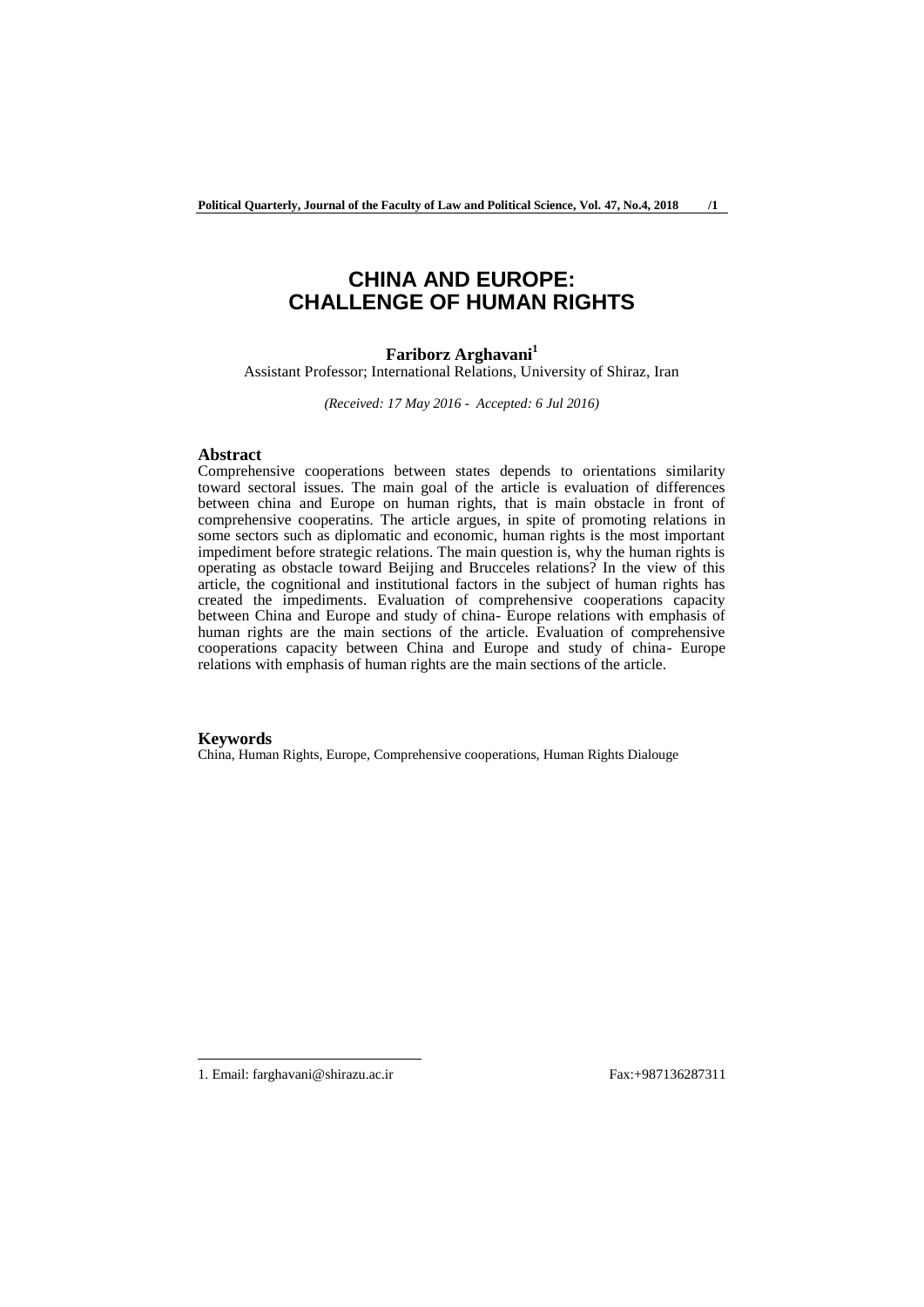# **PATHOLOGY LEGITIMACY IN POLITICAL THOUGHT ACHAEMENID**

## **Rohollah Eslami<sup>1</sup>**

Assistance Professor; political science in Ferdowsi universiry of Mashhad

*(Received: 3 Mar 2016 - Accepted: 12 Jun 2016)*

### **Abstract**

In this article I focused to this question, what is legitimacy king in the Achaemenid era? Legitimacy mean that reason and rationality in the background of political system. In this era one person name of king, empires on the people. King of kings must be famous dynasty especially pars people. The race and ancestry determined who can get crown monarchy. Territory achaemenid was very big and organized and management this area was very complex. King of king must respect to local custom and different tradition that exist in their territory. Although achaemenid praised Ahoramazda but in the culture and religion policy making had plural. They were theist but for the condition environment separated religious from politic. Ahoramazda, ancestry and quality of leading determined who can be king of king. For approve this hypothesis deal content analysis petro glyphs remain of the ancient Iran. Ancient inscription are ideological apparatus for state that can organized people with soft power.

**Key word** Legitimacy, king of king, achaemenid

<sup>1.</sup> Email: eslami.r@ferdowsi.um.ac.ir Fax: +985138829584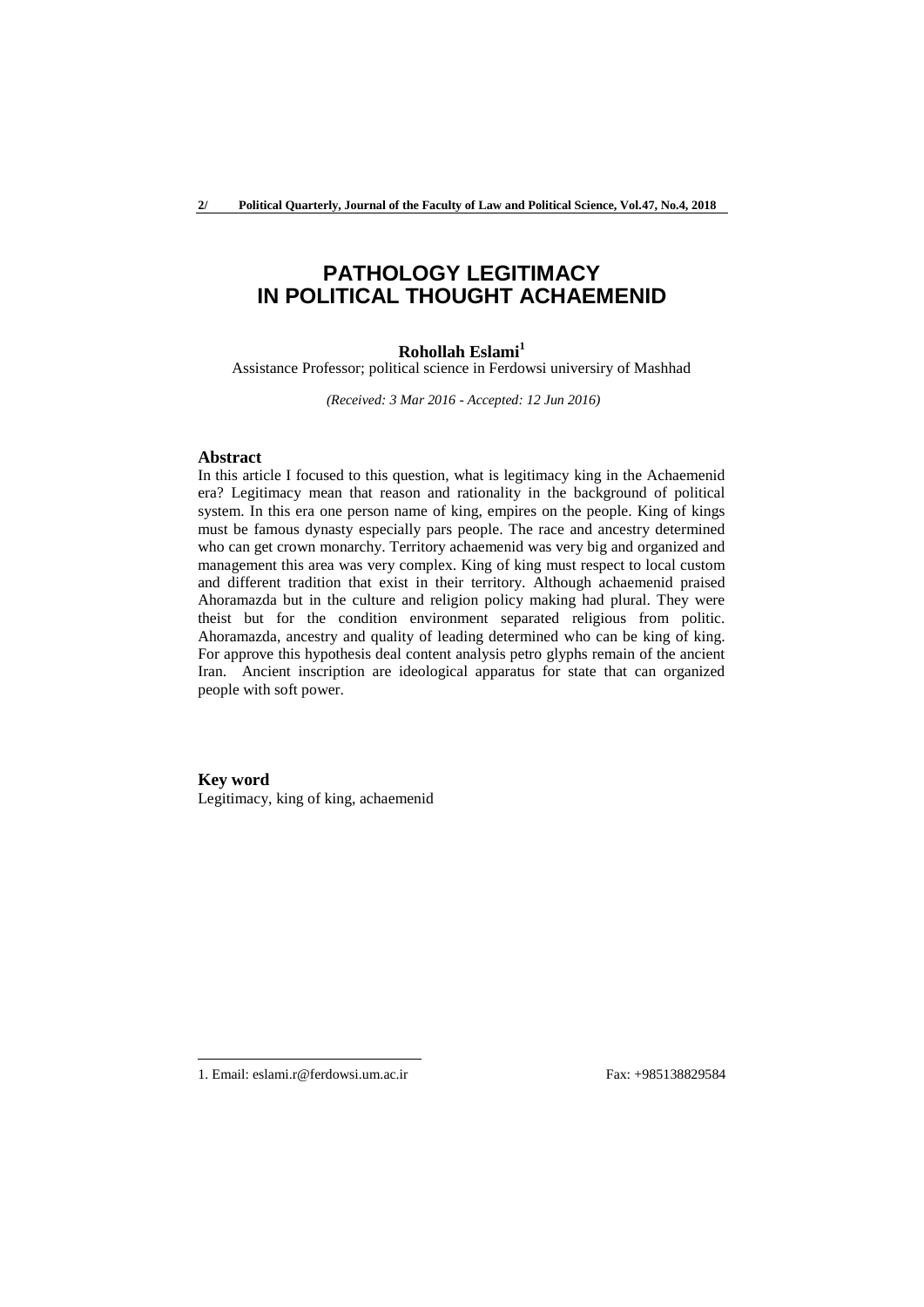# **NATIVE MODEL OF SOFT POWER OF THE ISLAMIC REPUBLIC OF IRAN; A MODEL FOR POWER-MAKING OF REGIONAL ACTORS**

#### **Morteza Esmaeili<sup>1</sup>**

Assistant Professor; Political Science, Faculty of Law and Political Sciences, Shiraz University

*(Received: 3 Jan 2015 - Accepted: 24 May 2015)*

#### **Abstract**

A review of the texts produced in the field of soft power, particularly exploring the views of prominent exponent of this concept, Joseph Nye, reflects the fact that regardless of providing a coherent framework which implement this concept in order to fulfill the goals and interests of its committers, all scholars and researchers have so far applied soft power merely as a descriptive tool and not practical. In fact, they have perceived the concept of soft power as the concept of hegemony and monopoly that only the hegemonic countries in economic and military are able to apply it, not the middle and regional powers. Hence, through categorizing and theorizing various aspects of soft power and distinguishing between "soft resources" and "hard resources" from one side and "soft resources" and "soft power", the researchers seek to present Resource-Based Theory of Soft Power, in contrast to distinguish between the Coercive Power and Co-optive Power as Nye and his supports have pointed.The article aims to provide the backgrounds for enjoyment of the functions soft power for countries like Iran through breaking the monopoly of the current hegemonic model.

#### **Keywords**

-

Constructivism, Middle Powers, Soft Power, Hard Power, Coercive Power, Cooptive Power, Soft Resources and Hard Resources.

1. Email: esmaeili88@ut.ac.ir Fax: +987136287311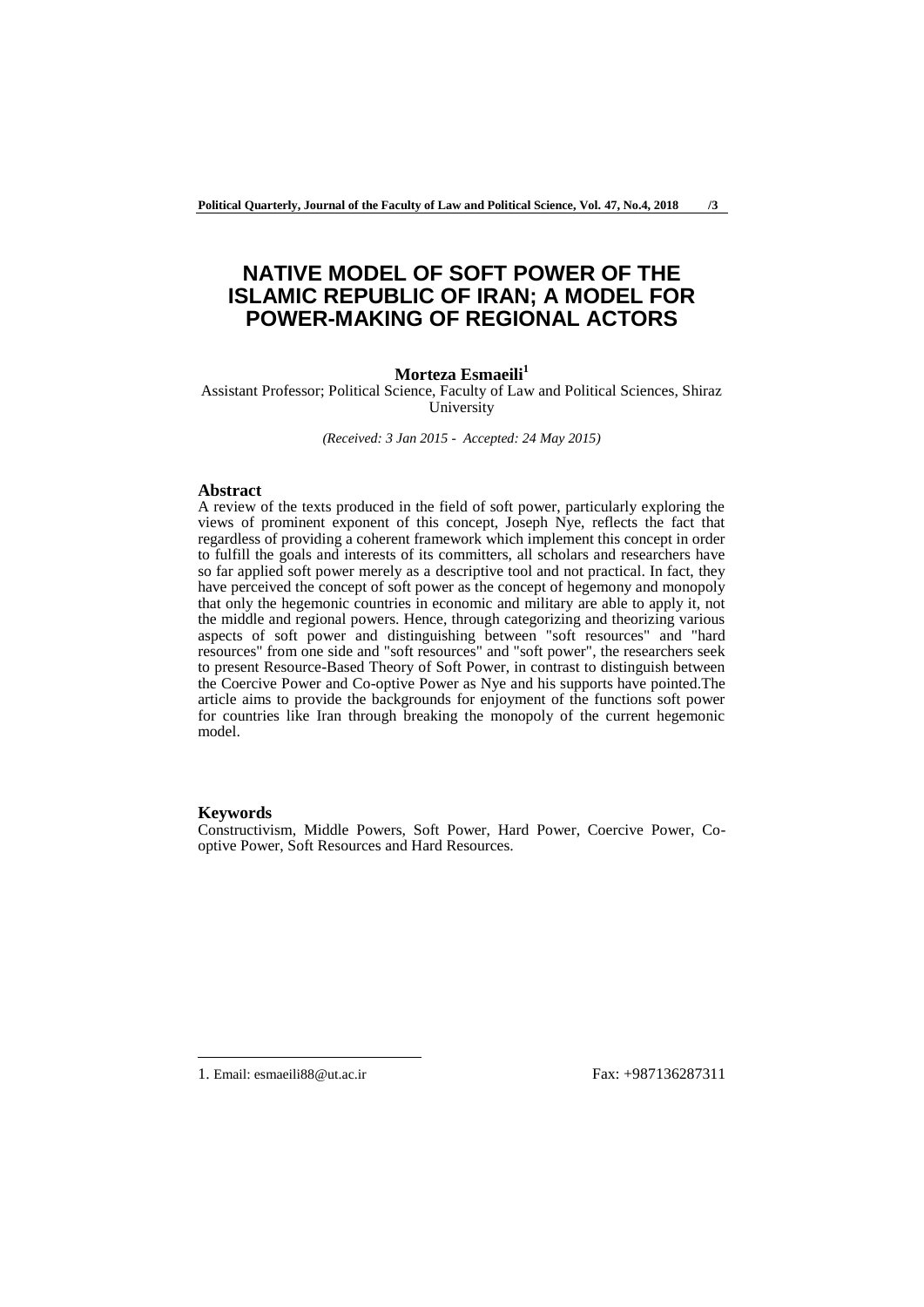**4/ Political Quarterly, Journal of the Faculty of Law and Political Science, Vol.47, No.4, 2018**

# **THE DISCONTENTS OF MODERNITY IN THE WORKS OF CLASSIC SOCIOLOGISTS**

**Saeid Hajinaseri<sup>1</sup>** Assistant Professor; political science at university of Tehran **Sajjad Ahmadian** Ph.d candidate of political science at university of Tehran

*(Received: 17 Jul 2015 - Accepted: 27 Nov 2015)*

#### **Abstract**

Just like a raging flood, modernity, equipped with an irresistible power, has drastically revolutionized all aspects of human life. Comprehensiveness, inevitability and persistency of modern developments has seized the opportunity to talk about bright and dark aspects of modernity from the hands of a certain stratum of people living in a special period of time, giving it an always-on relevance. Modernity in every step of its advance, apart from marvelous achievements, has brought about unique problems that intrigued the greatest thinker of any period. Considering the dynamics of modernity, It goes without saying that there is a great gap between our age and the time when classic theorists of sociology offered their originate reflections. However these classics has still retained their significance, because in the same way we are confronting relentless change and its ensuing crisis. In this article we show how three of and how their conception of modernity discontents reflect in their methodology.

#### **Keywords**

-

Alexis de Tocqueville, Anti-social individualism, Discontents of modernity, Emil Durkheim, Formal rationality, Max Weber, Soft despotism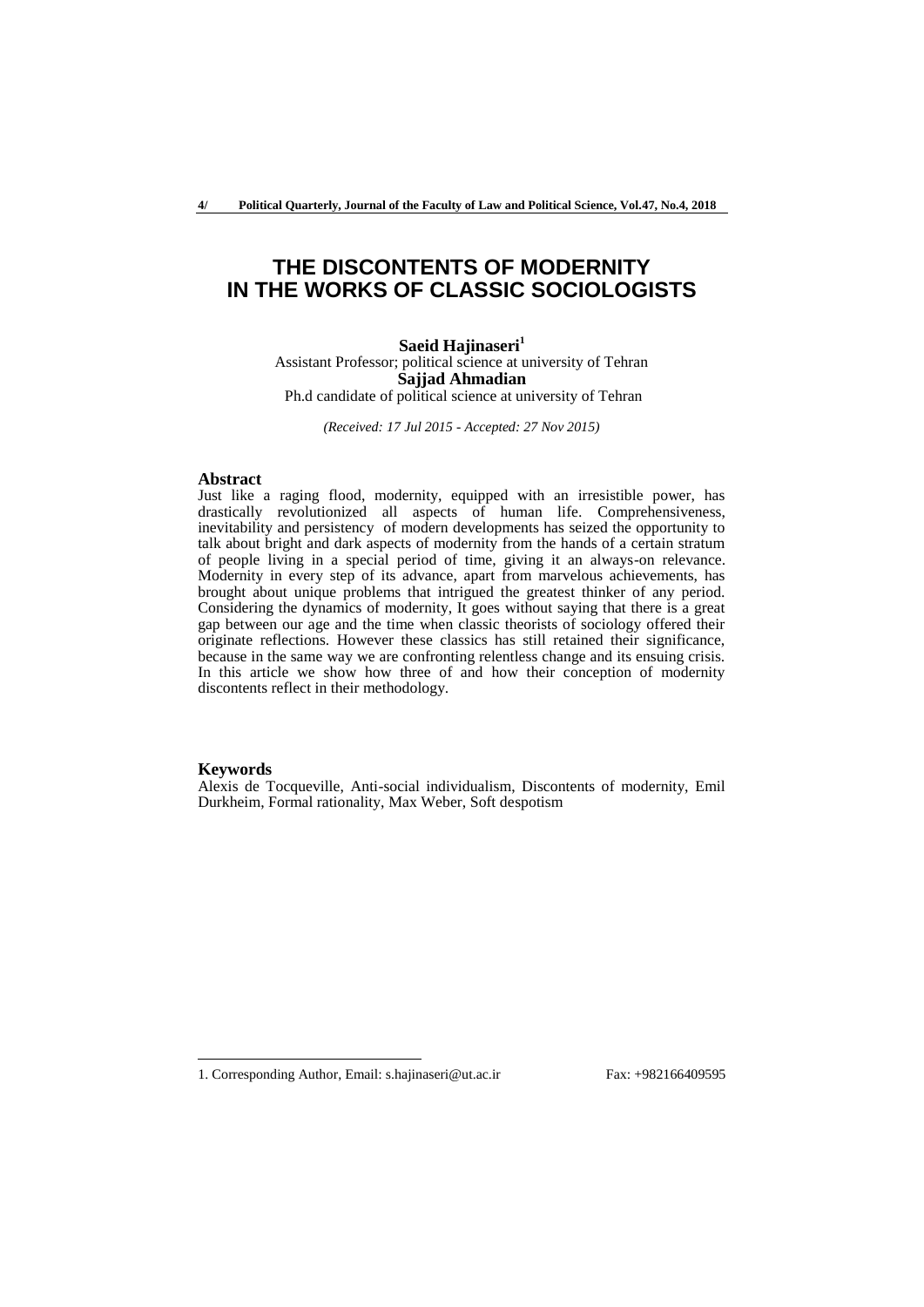# **RESEARCH ON THE CONCEPT OF "TRADITION "IN THE THOUGHT OF JAVAD TABATABAI**

**Ahmad Khaleghi Damghani<sup>1</sup>** Assistant Professor; Political Sciences Department, University of Tehran **Mohammadali Hooshin** PhD Student; Political Sciences, University of Tehran

*(Received: 15 Nov. 2015 - Accepted: 1 Mar 2016)*

### **Abstract**

Seyed Javad Tabatabai's thoughts understand regardless of the concept of "tradition" is not possible. "Tradition" in Tabatabai's view is the consciousness of Iranian man and thinking is not possible without the "Tradition". With induration and decline of "Tradition", ideology replaced thinking and only by "adopting new consciousness position" the decline of thought can be found and induration of "Tradition" resolve.

#### **Key words**

-

Decadence, Modernity, National Consciousness, Tabatabai, Tradition

<sup>1.</sup> Corresponding author, Email: dr.khaleghi@ut.ac.ir Fax: +982166409595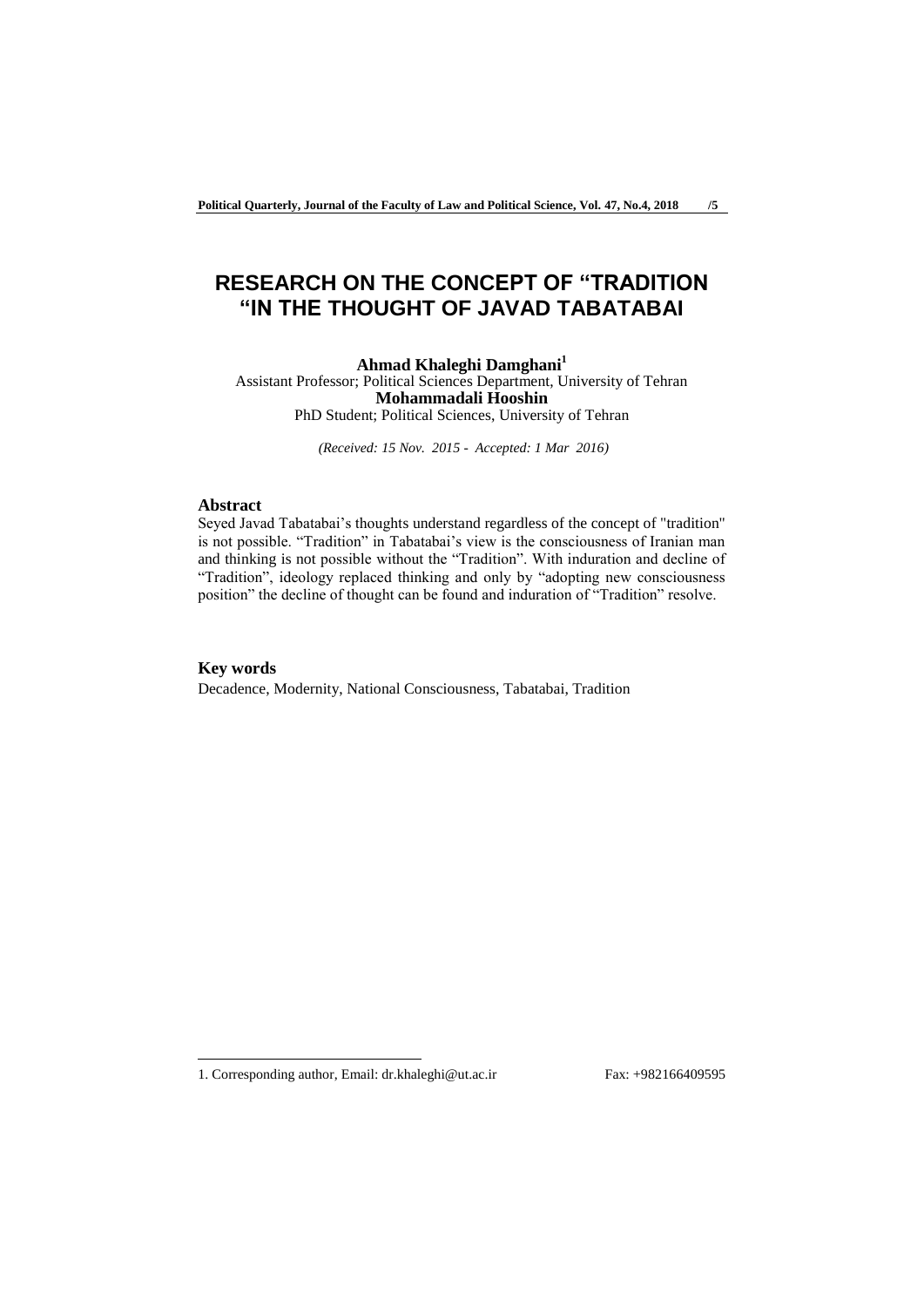# **ANALYSIS OF THE CHALLENGES OF KURDISTAN AND THE CENTRAL GOVERNMENT OF IRAQ AND ITS IMPACT ON THE COUNTRY'S FUTURE**

### **Bahador Zarei<sup>1</sup>**

Assistant Professor; Political Geography, Geography Department, University of Tehran

# **Kamal Ranjbari Chichooran**

Graduate Student; political geography, Geography Department, University of Tehran

*(Received: 7 Sep 2016 - Accepted: 8 Mar 2017)*

#### **Abstract**

-

After the collapse of the Baath regime Iraq into the new structure of governance and power sharing system between ethno-religious blocs and the Kurdish people due to the opportunities could be legalized their demands in Iraq's new system and formed the KRG. According to cracks Kurdish identity with the central government And high geopolitical weight the Kurdish turned The non-aligned policies with the central government in economic, political, security and etc. This situation creates numerous challenges between the KRG and the central government. This research is applied and is discussed to collect data by Descriptive- Analytical and libraryonline references. First, to review and explain the challenges between the KRG and Iraq's central government; And then by using the data obtained its impact on the future of Iraq's political challenges have been examined. The results show that between KRG and the central government are numerous structural and functional challenges; including: (direct sales of oil and economic policies, military, foreign relations and territoriality in the Kurdish areas outside Kurdistan). If these challenges are not resolved legally and understanding between the parties the political future of Iraq and the KRG are at risk and exacerbating the crisis in that country.

**Keywords** Challenge, Iraq, KRG, federal model, territoriality

<sup>1.</sup> Corresponding author, Email: b.zarei@ut.ac.ir Fax: +982166401894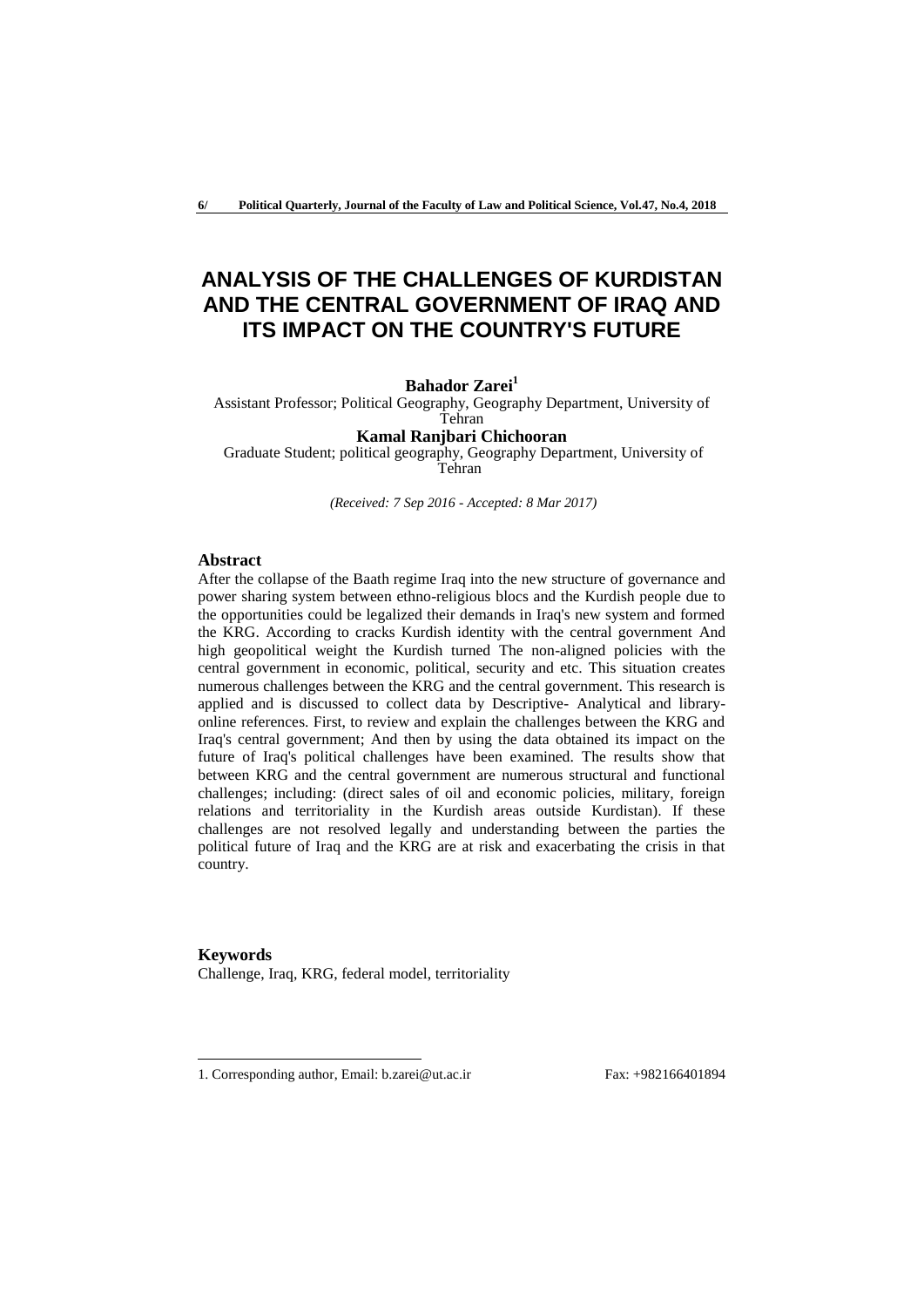# **POLITICAL THEORY AND THE IMPLICATIONS OF HUMAN NATURE**

### **Mohammad Shojaeeyan<sup>1</sup>**

Assistant professor; The department of political sciences, Research Institute of Hawzah and University *(Received: 21 Mar 2016 - Accepted: 30 Jun 2016)*

## **Abstract**

Human nature, as one of the most fundamental issues in the field of political science, has very important implications for political theory. These implications are in such a way that provides the possibility of understanding the political theory and the reasons for the differences in political theories. Political thinkers have usually based the legitimacy of their views about politics and government on a particular explanation and conception of human nature. This issue that what kind of government in terms of land area is caused by a political theory typically depends on the understanding of that theory from human nature. The present paper examines the implications of human nature for political theorizing. According to the findings of this research, understanding human nature plays a decisive and influential role in political theorizing through some influential areas including determination of government goals, specifying the form of government, believing or not believing in the political and social freedoms, belief or disbelief in the principle of political equality, Individualist or collectivist political theory and also conservative or revolutionary political theory.

#### **Keywords**

Human nature, Political theory, state, Happiness

1. Email: shojaiyan@rihu.ac.ir Fax: +982532803090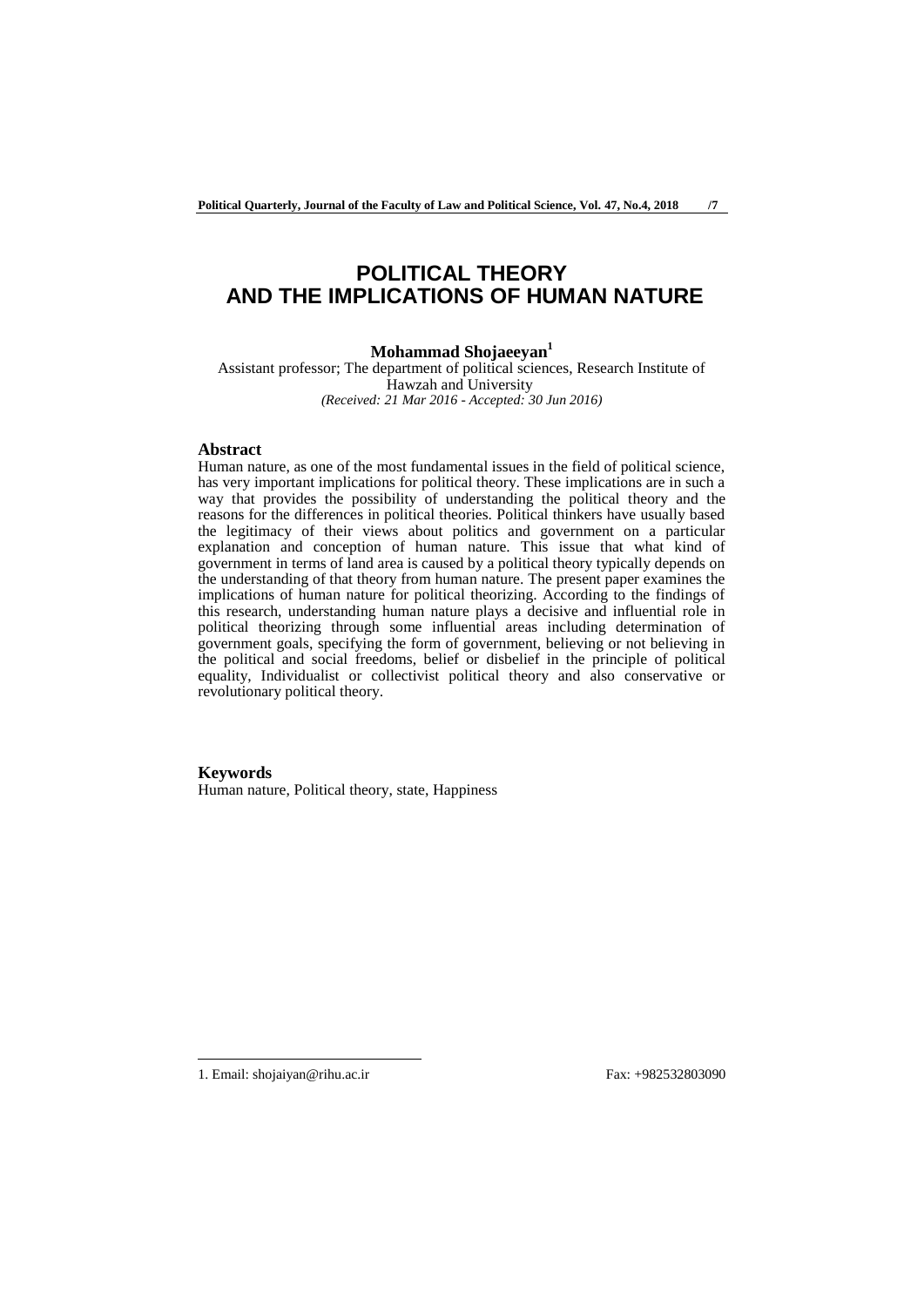# **STRUCTURAL ANALYSIS AND SURVEY OF UK-EU RELATIONS FROM MEMBERSHIP TO REXIT (BASED ON THE APPROACHES INTERGOVERNMENTALISM AND TRANSNATIONALISM)**

**Ali Sabbaghian<sup>1</sup>**

Assistant Professor; Department of Regional Studies, Faculty of Law and Political Science, University of Tehran **Ebrahim Bagheri** Ph.D. Student; Regional Studies, Faculty of Law and Political Science, University of Tehran

*(Received: 5 Apr 2017 - Accepted: 22 May 2017)*

## **Abstract**

Britain and EU relation was complex and full of up-and-downs from the scratch when they entered EU in 1955. In spite of historic factors and Anglo-Saxon pride that never let Britain to letdown themselves, different viewpoints of the UK governments, media and Public opinion that was generally based on incomplete knowledge and information on EU set-up had been the reasons that lead to the rise up of a mark called " European reluctance" or "European skepticism". Britain was reluctant from the first to be a member of European Coal and Steel Community so that in 1973 showed this reluctance in incompatibility with EU's common policies (like Common Fisheries Policy, Common commercial policy, Common Agricultural Policy, Economic and monetary affairs, Foreign & Security Policy and …. ) and also with not accepting the EU's most important integration symbols like euro zone and schengen agreement. This article, based on intergovernmentalismsupernationalism's theories of regionalism, opens up the hypothesis that Britain's transatlantic tendencies that showed itself in "special relations" with united states and in the other hand aggregation of more power in EU institutions that lead to the more sovereignty transference were the main reasons of reluctance that at the end voted "yes" to Brexit in 23 June 2016. This article is a descriptive-analytic article and used deductive methodology for reaching the article's main goals

#### **Key words**

-

European Union, Britain, European reluctance, Brexit, intergovernmentalism, supernationalism, Britain

<sup>1.</sup> Corresponding author, Email: sabbaghian@ut.ac.ir Fax: +982166409595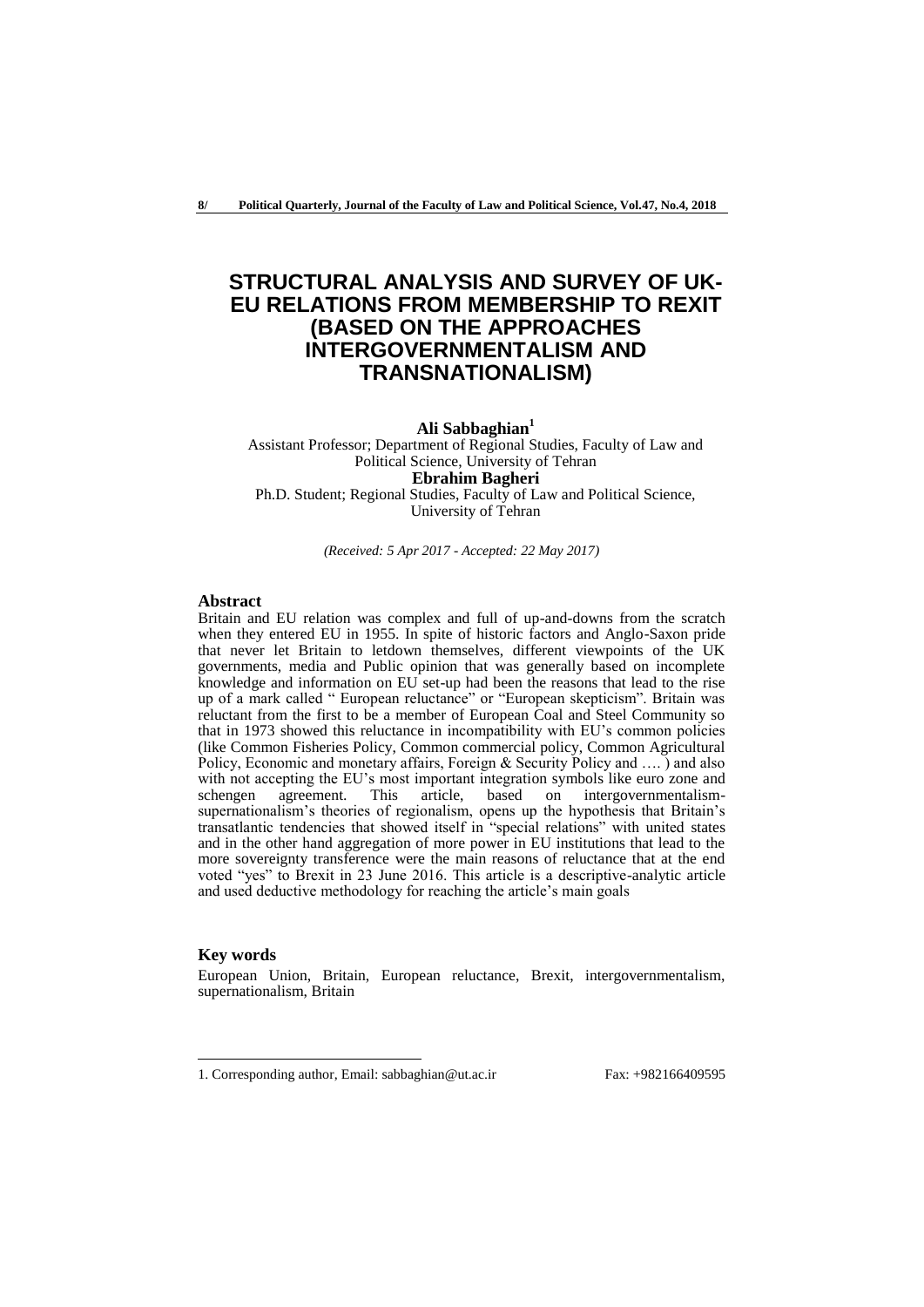# **INSTITUTIONALISM IN DEVELOPMENT AND THE CAUSE OF THE FALL OF PAHLAVI**

### **Masoud Ghaffari<sup>1</sup>**

Associate Professor, Political Science, Faculty of Humanities, University of Tarbiat Modares, Iran

# **Mohamad Radmard**

Ph.D., Political Science, Faculty of Humanities, University of Tarbiat Modares, Iran

*(Received: 18 Apr 2016 - Accepted: 8 May 2016)*

#### **Abstract**

The fall of the Pahlavi has been investigated from different angles and in the context of various theories. From among the approaches in this context is the relationship between the process of development in this period and the fall of this regime. This article seeks to that role in the modernization process with a different approach to examine the collapse of the Pahlavi dynasty. The reason for this difference is the use of New Institutional Approach. So, the question in this article is as follows: How can the fall of the Pahlavi dynasty from the perspective of Institutional theory, be explained? In response to this question, this hypothesis is put to the test: The absence of a national program and the continuation of tyranny (the repression of civil society) was the main reason for the fall of the Pahlavi regime. The aforementioned hypothesis will be discussed in three important milestones of Pahlavi II namely, the establishment of Planning Organization, Land Reform in Iran and the Oil High-Cost and Developmental Approaches.

#### **Keywords**

-

Land Reform, Development, Pahlavi Government, Planning Organization, Oil High-Cost, New Institutionalism

<sup>1.</sup> Corresponding Author, Email: ghaffari@modares.ac.ir Fax: +982182883605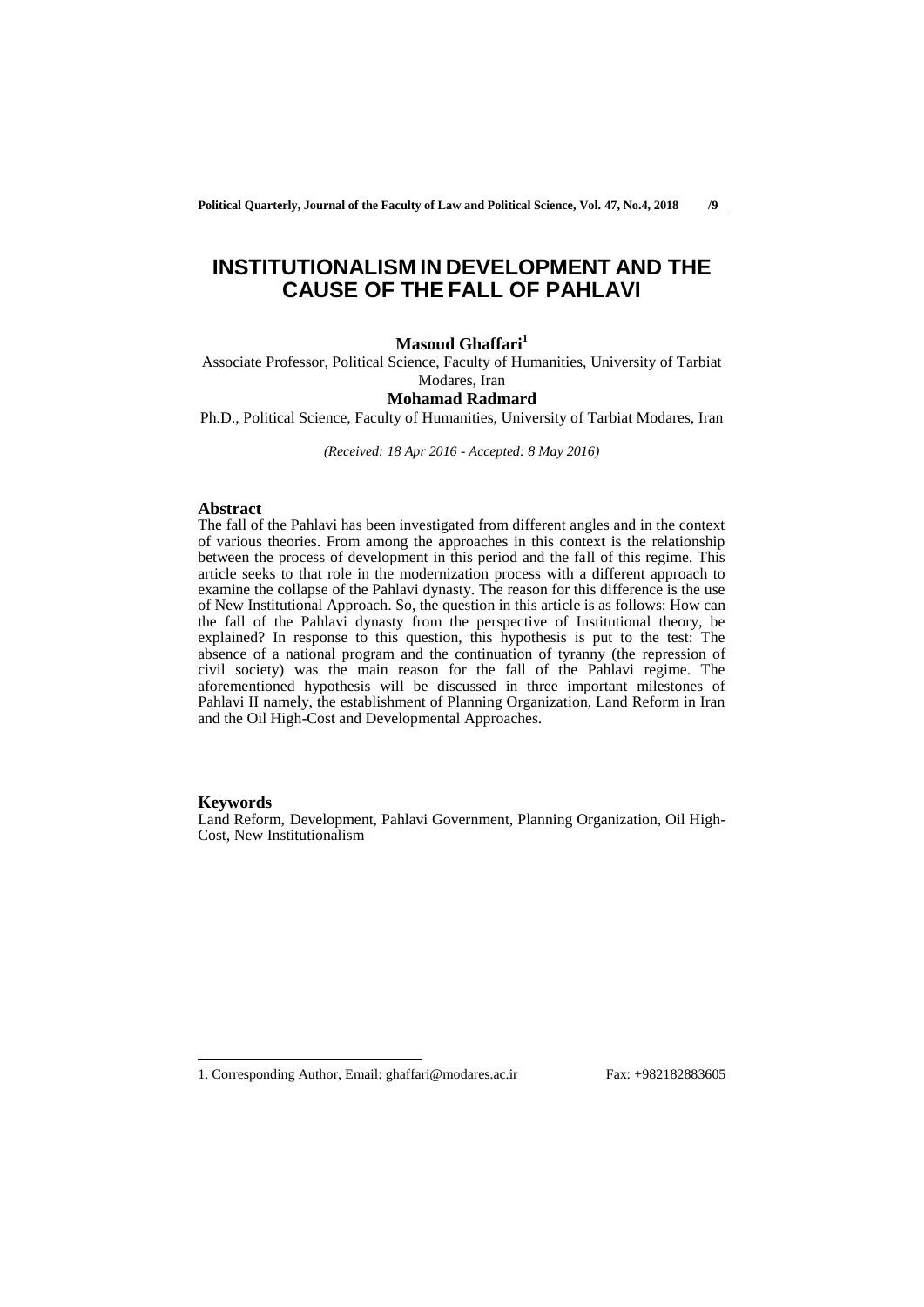# **COMPONENTS OF SHIA'S POLITICAL CULTURE IN POLITICAL THOUGHT AND BEHAVIOR OF AYATOLLAH MODARRES**

#### **Zahed Ghafari Hashjin<sup>1</sup>** Associate Professor; Political Science at Shahed University **Mohammadreza Rahmatkhah Darban** PhD Student; Political Studies of Islamic Revolution at Shahed University

*(Received: 19 May 2015 - Accepted: 10 Jule 2016)*

# **Abstract**

Considering the importance of the position of Ayatollah Sayed Hassan Modarres as one of the prominent and influential political and social figures in contemporary Iranian history, this paper seeks to identify the components of the political culture of Shi'i religion in his political thought and behavior and to answer the question that how these components have manifested themselves in his political thinking and behavior? Accordingly, based on "structure and agency" theory and using the qualitative methods such as documentary research and referred to the historical texts and the sermons and speeches of Ayatollah Modarres as well as linked researches, influence of political culture's components of Shia in Modarres's character sketch have been investigated. This study shows that not only social and political behavior of Modarres as a first-rate Mujtahid as well as MP, has been under the influence of Shia's political culture, such as Jihad, behest to goodness and forbiddance of evil and martyrdom, but also he can be considered as a promoter the elements such courage in fighting injustice and lack of reservation as a Shia politician.

#### **Keywords**

-

Structure and Agency, Religion and Politics, Jihad, Behest to Goodness and Forbiddance of Evil, Martyrdom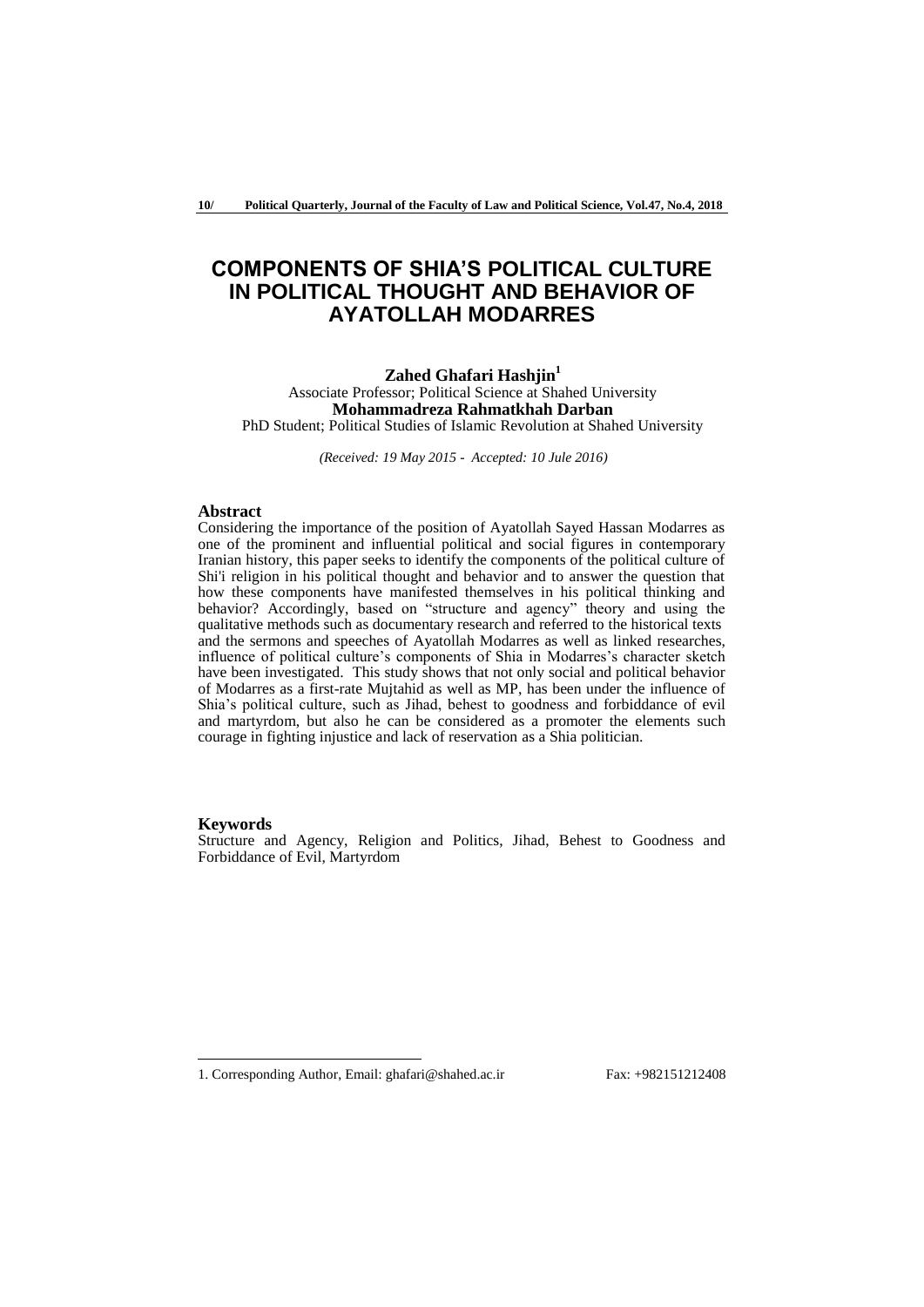# **COMPLEXITY AND CHAOS THEORY: NEW TURNING POINT IN EXPLAINING OF REGIONAL NETWORK EVOLUTION**

# **Farhad Ghasemi<sup>1</sup>**

Associate Professor; International Relations, Tehran University

*(Received: 12 Jul 2016 - Accepted: 11 Dec. 2016)*

### **Abstract**

The evolution of regional and global systems is one controversial subject in international relations literature. Traditional and linear imagine to forming of global and regional systems will throw distance between current theories and new realities. Theory of complexity and chaos by attention to these realities is a new turning point in explaining evolution of regional networks.The complexity theory have been slowly making their way into international relations (IR), and will extend our understanding of the dynamics of international politics. In this respect the article wants to suggest a new perspective on evolution of systemic orders. Author argues that fundamental forces and pressures cause the enternce of states to multi body system and then evolution dynamic and emergent features of evolving system are resulted by relational inovations which make new constructions and emergent order patterns. This article argues for a relational ontology belives that complex interactions among the elements of an assemblage can produce emergent regional construction and order and in continue these emergent effects themselves reshape the system's elements.

#### **Keys words**

Chaotic and complex systems; complexity model; regional networks; network evolution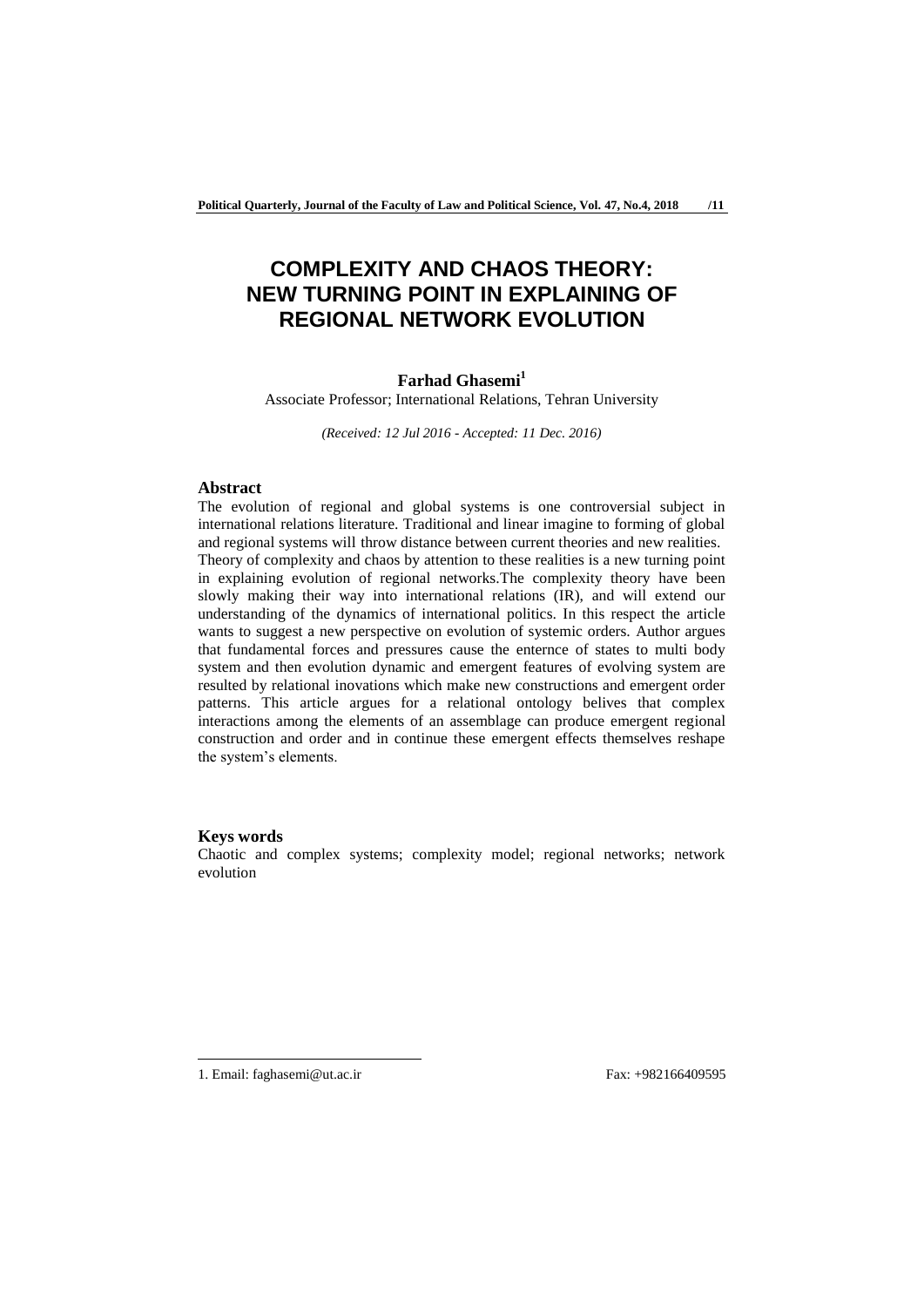# **ART AND POLITICS; INTERACTION AND CONFLICT AREAS BETWEEN ART AND POLITICS IN POSTMODERNISM**

### **Mohammad Taghi Ghezelsofla<sup>1</sup>**

Associate Professor; Political Sciences Department, University of Mazandaran **Amene Mirkhoshkhou**

Phd. Political Science, University of Tehran

*(Received: 11 Sep 2016 - Accepted: 26 Apr 2017)*

# **Abstract**

Postmodernism, with its introduction in the last few decades, has expanded a lot extensive philosophical, ideological and aesthetic discussions and questions. One of the serious questions is interested by many social sciences and political theory thinkers, it is the relation between postmodernism as a school of art and aesthetic that emerged after modernism and the political. According to the postmodern thinkers' views, this article to fallow the question, whether unlike Kant, who had spoken about independence and non-objective art, we can speak about political aesthetics and political possibilities of art in the current situation? In order to answer these questions, the authors have drawn some concepts to prove their claim of art politicization and post-modern political aesthetic pattern. These concepts include: the consumptionism in late capitalism, critique of minority policy and political aesthetic in postcolonial discourse. This article has been written by descriptive analysis and has used the critical theory framework of thinkers such as Lyotard, Friedrich Jameson and Michel Foucault.

#### **Keywords**

-

postmodernism, politics, aesthetic, late capitalism, postcolonial.

<sup>1.</sup> Corresponding Author, Email: m.t.ghezel@gmail.com Fax: +981135334253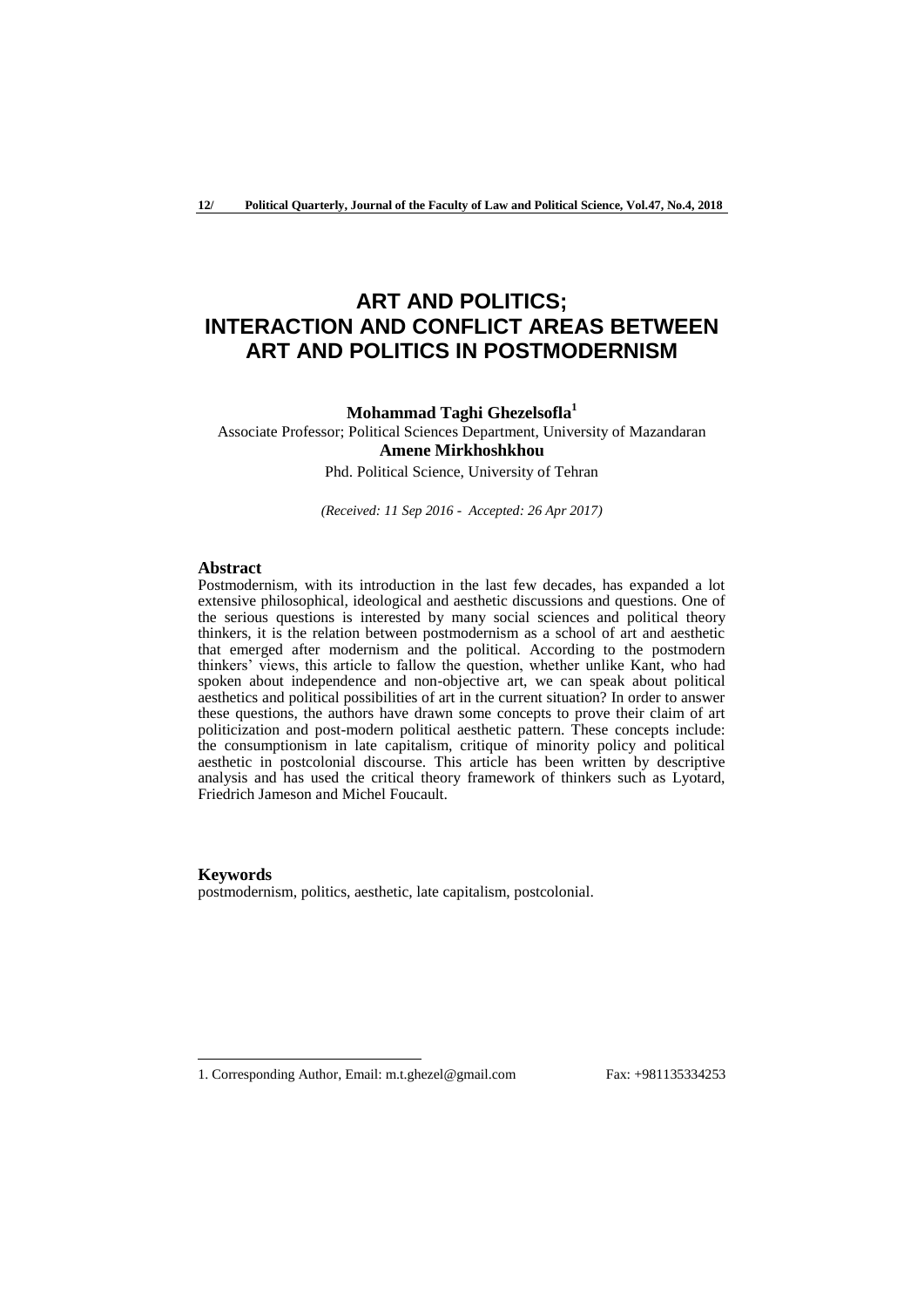# **EXTERNAL FACTORS AFFECTING IRAN-GEORGIA RELATIONS**

**Elaheh Koolaee<sup>1</sup>** Professor; Department of Regional Studies, University of Tehran, Iran **Hamid Reza Azizi** Assistant Professor; Department of Regional Studies, University of Shahid Beheshti

*(Received: 21 Feb 2016 - Accepted: 5 Jul 2016)*

## **Abstract**

The article examines the limits of Iranian foreign policy toward Georgia, outlines the threats from the US and other regional players such as Russia, Turkey and Israeli, and also attempts to identify the main causes and motivations for Tehran's affiliation with Tbilisi. After disregarding the Caucasus for decades and being excluded from its geopolitical chess game, Iran decided to cultivate a new relationship with the South Caucasus, including Georgia, hoping to regain its oncepotent role as a regional power. Georgia is the only South Caucasian country, which has no border with Iran; and this geographical factor has affected relations between the two countries. This paper has been performed as a field and analyticaldescriptive study and has also been analyzed by "Realism theory" in Persian and English resources. The authors of the analysis studies in detail the opportunities for economic and other forms of partnership with Iran, which will help diversify Georgia's neighborhood policy, while balancing the interests of regional players of the South Caucasus. At the end of the research, the possible opportunity for Iran and Georgia that might accompany such a political strategy are discussed as well. The final goal of this document is maximum detection of the potential for improving Georgia-Iran relations and its in-depth analysis, as well as opening a space for discussion and debate on Georgia-Iran relations.

**Keywords** Iran, Georgia, US, Russia, Energy, Turkey, Israel

<sup>1.</sup> Corresponding author, Email: ekolaee@ut.ac.ir Fax: +982166409595